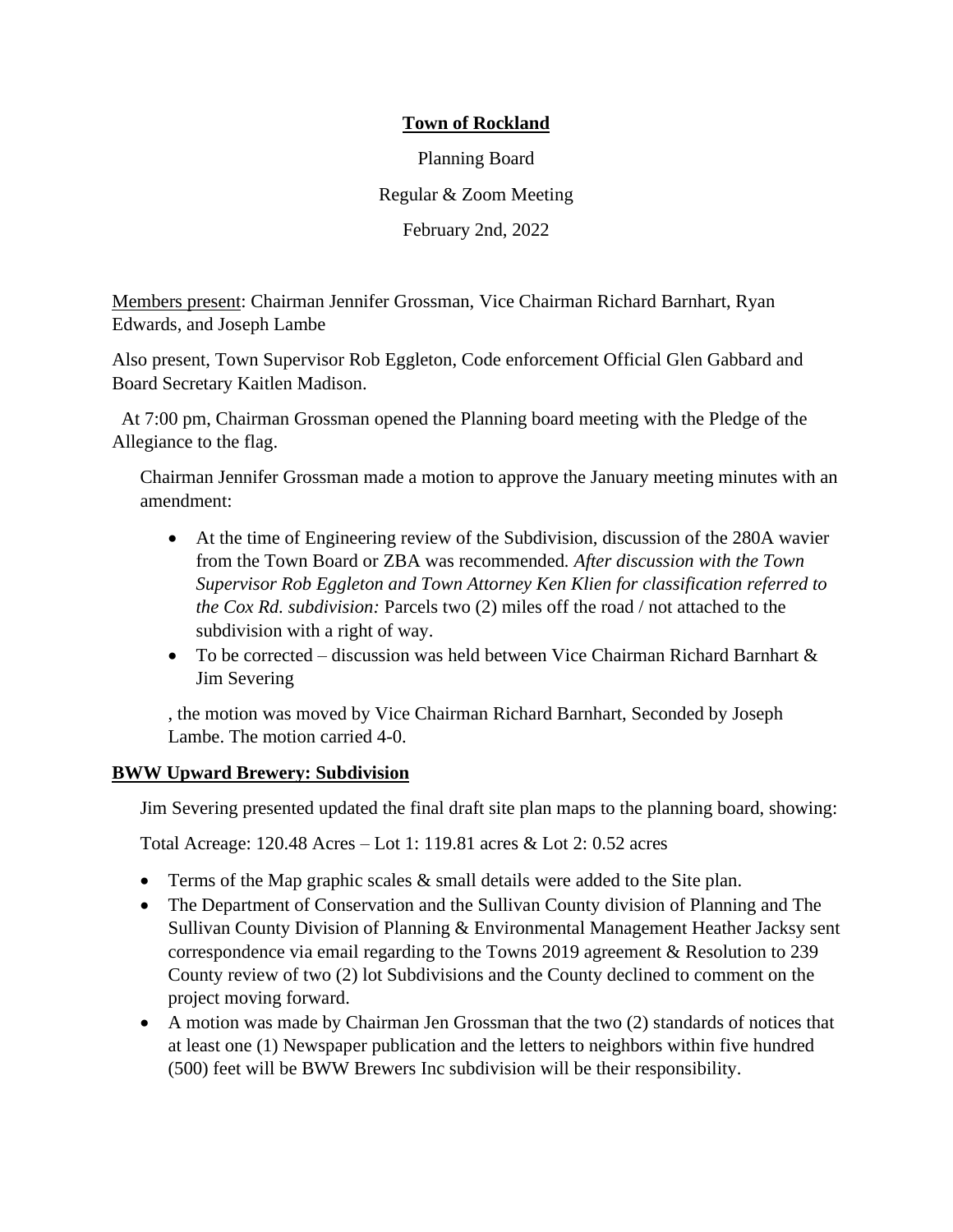Town of Rockland

Planning Board meeting

February 2nd, 2022

Page2

At least 10 days prior to the March 2<sup>nd</sup> meeting. Motion was Seconded by Vice Chair Richard Barnhart. The motion carried 4-0.

A rescheduled public hearing will be set for:

March  $2<sup>nd</sup>$ , 2022, at 7:00pm – notice will be posted in the Sullivan County Democrat by the applicant BWW Brewery.

BWW Brewery will also need to notify neighbors within 500 ft of the property via registered mail of the public hearing and submitted all proof of mailing to the Town of Rockland as proof of notice 10 days prior to the March  $2<sup>nd</sup>$ , 2022, meeting.

Final approval will be held until after the public hearing is closed after fifteen (15) days from the public hearing date.,

# **266 Back Shandelee SBL: Lot Line improvement**

Bruce Fulton presented a Lot Line Improvement site plan for 266 Back Shandelee Rd. SBL 44.- 1-19.2 /SBL 44.-1-22.1 are currently Lot A- 19.2 acres & Lot B- 22.1 acres.

The Lot lines would adjust to on a small portion of Lot I into Lot II

The currently owners / families would like to build on the properties.

Tom Ward is the hired engineer, he has had difficulty performing the PERC test due to the High tension transmission wires that run through the properties. The two tax parcels would then have 2 separate septic systems, based on the culvert pipe that runs through the lots. The lots will be kept as large tracts due to the enjoyment of the forested areas.

One of the owners requires five hundred feet (500ft) of roadway for Lot B.

No issues with driveways / sight distance.

No issues with impact to the Brook.

Copies of the application & \$100 fee collected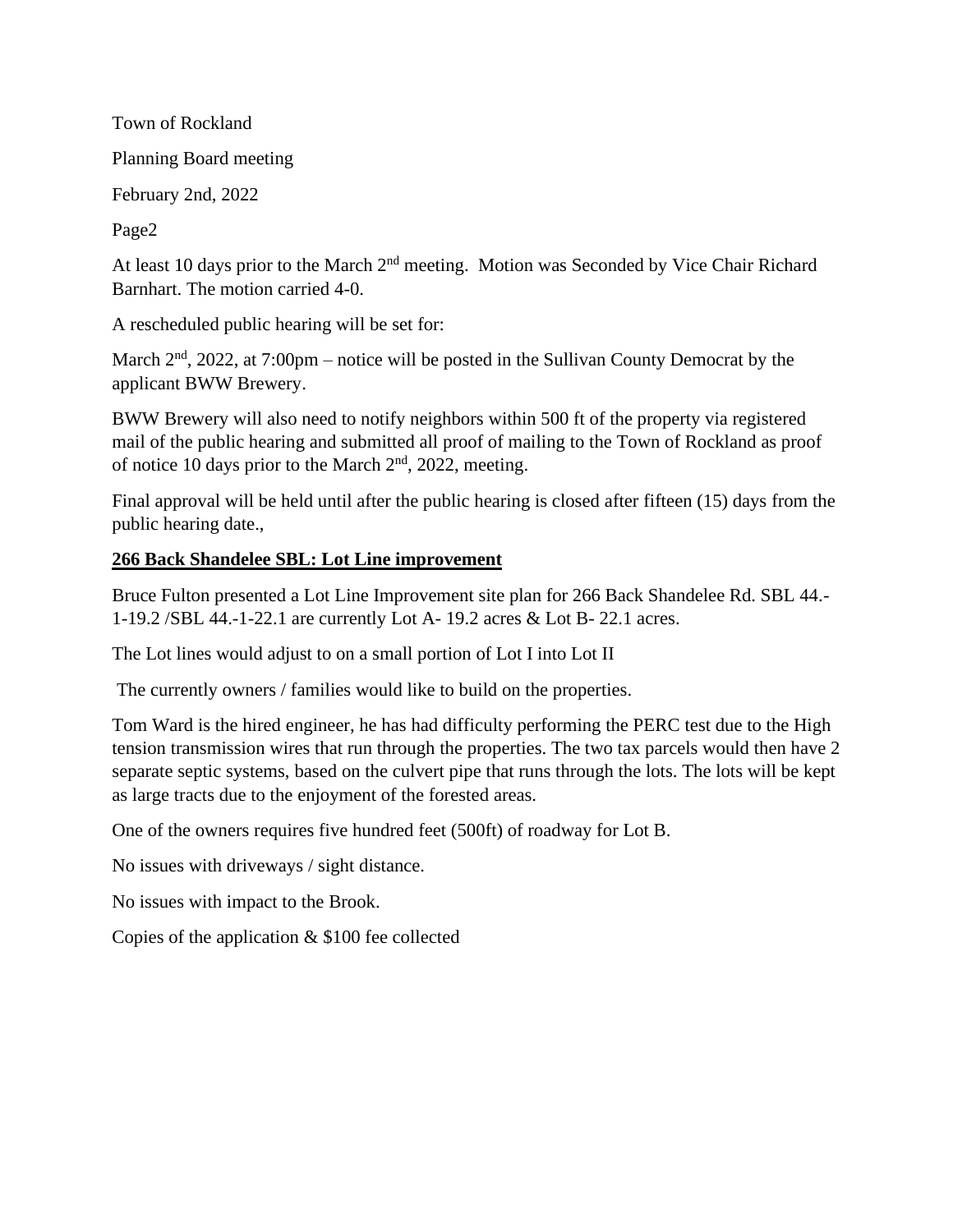Town of Rockland Planning Board meeting February 2nd, 2022 Page3

# **Albarino Subdivision: 3 lot Subdivision: 176 Back Shandelee Rd. SBL:**

The Albarino family lot of 31.1 acres will be subdivide into three (3) lots consisting of

Lot B1: 4.9 acres, Lot B2: 19.2, Lot B3: 7.0 acres

Lot B2 has an encroachment of the private road, Schleiermacher Rd.

Two (2) acres are in the Rural Conservation Zoning Area requiring a County 239 review to be submitted to Sullivan County division of Planning

Engineering PERC Tests must be completed for be buildable lots.

A reputed sewer system is on Lot B2

SEQR form part 1 submitted

o Motion made to declare Lead agency for the Albarino Subdivision by Vice Chairman Richard Barnhart, 2<sup>nd</sup> by Ryan Edwards. Motions carried 4-0

Public hearing will be held at 7:15pm at Town Hall

Bruce Fulton & Fulton Land surveying will submit two (2) standards of notices that at least one (1) Newspaper publication and the letters to neighbors within five hundred (500) feet of the subdivision will be their responsibility. At least 10 days prior to the March  $2<sup>nd</sup>$  meeting

#### **Board Discussion: Public hearing notice requirements**

3 main legal notice:

- Printed legal notice in local newspapers
- Letters of a standard format sent to neighbors with proof of mailing
- Signage on property depended on municipal code / further discussion

The applicant and all future applicants will be given a printout on public hearing notice instructions, date, time & subject of the public hearing, access to the Sullivan County GIS website & Tax Look up, Sullivan County contact for assistance Chris Knapp.

#### *Applicant submission timelines: for consistency purposes*

All applicant submissions including documents, fees, site plan maps must be submitted ten (10) calendar days prior to the meeting of intended review. This allows Board members to a reasonable amount of time to review all documents.